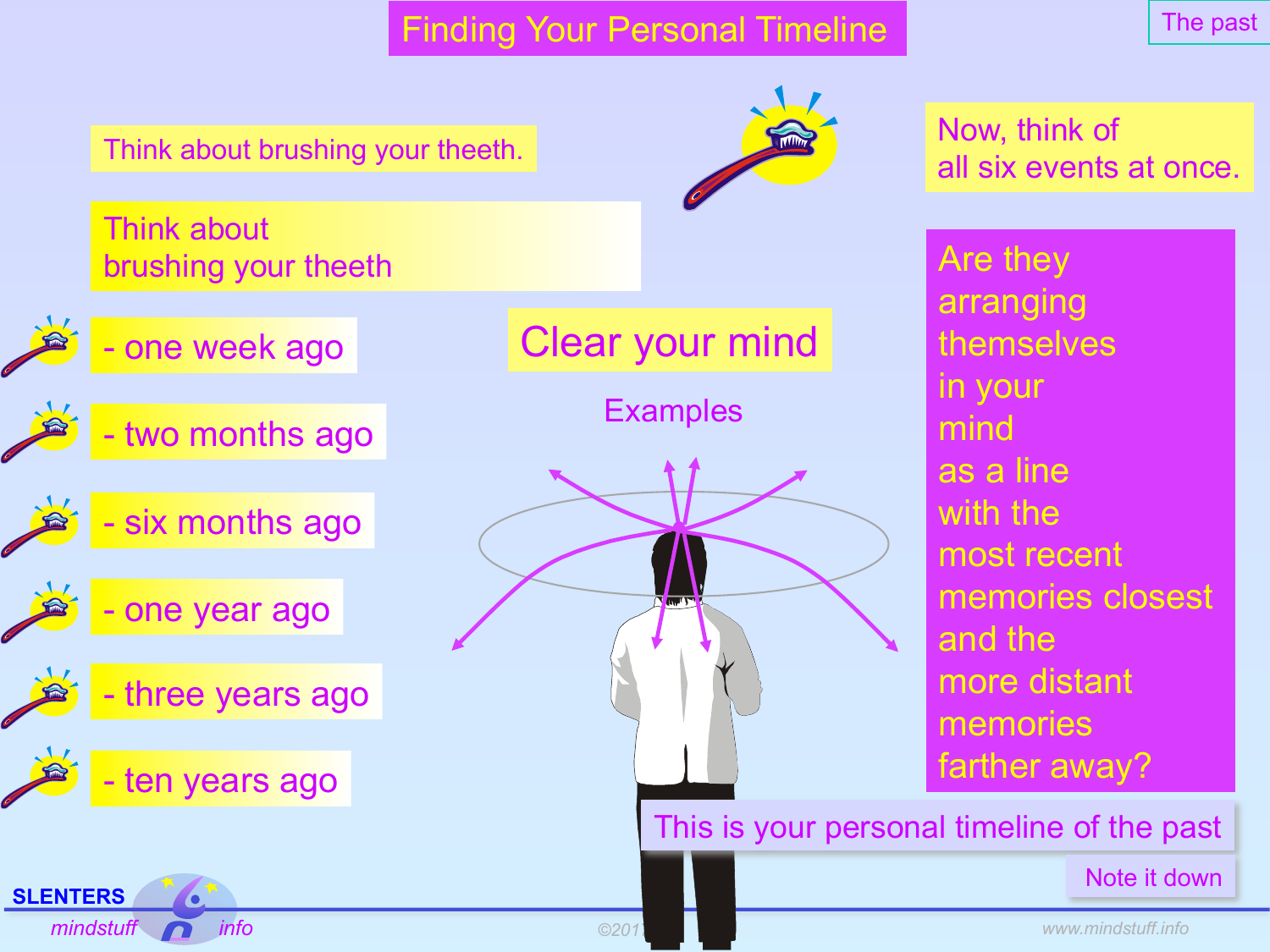Finding Your Personal Timeline

The future



Now think of all six events at once.

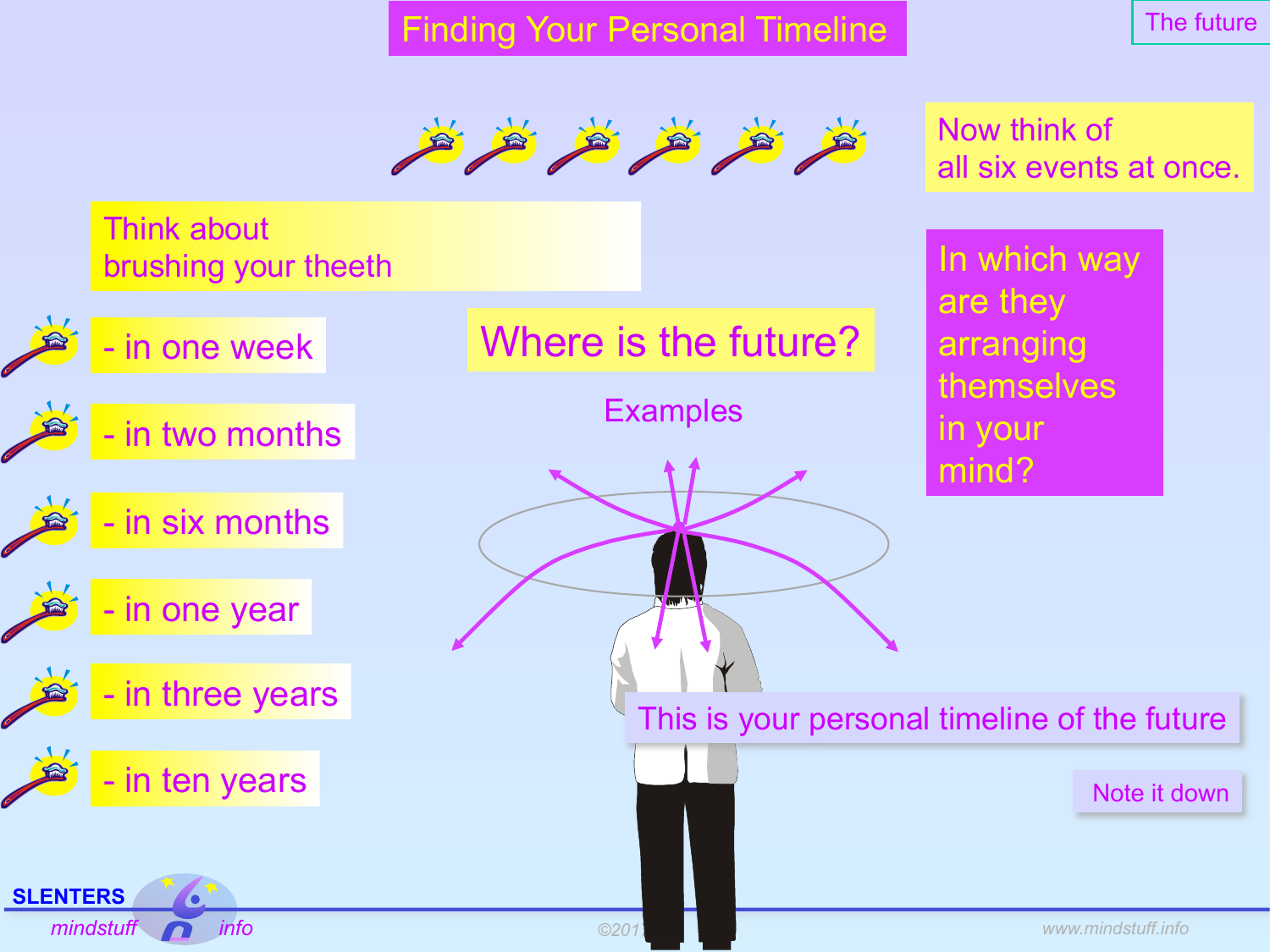Your Personal Timeline

Past and future

Put the past and future traces together

**Together, your past and future traces form your timeline, with you at the present.**